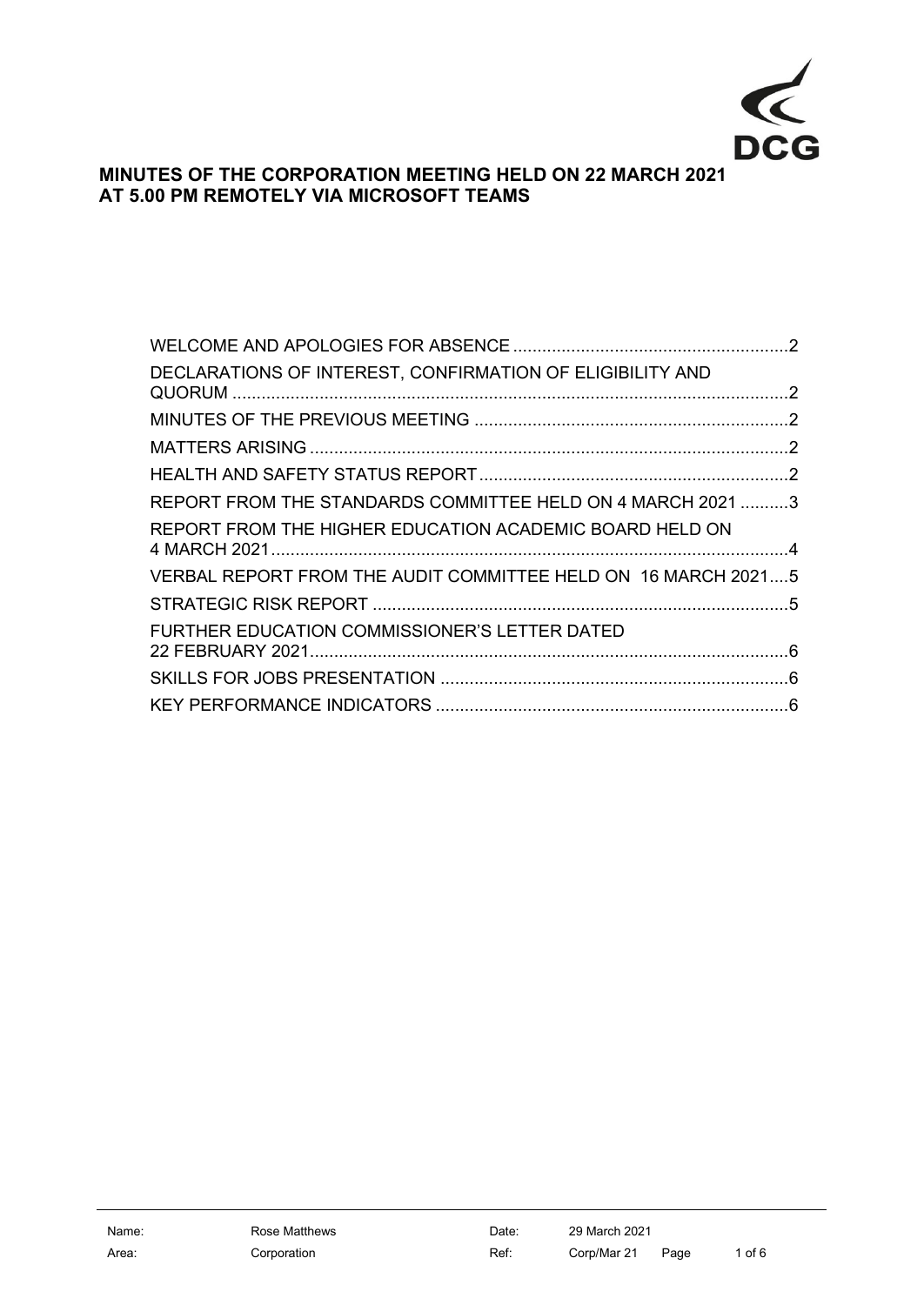

#### **MINUTES OF THE CORPORATION MEETING HELD ON MONDAY 22 MARCH 2021 AT 5.00 PM REMOTELY VIA MICROSOFT TEAMS**

- Present: Phil Dover (Chair), Alan Brady, Sue Bradley, John Clay, Hazel Clint, Andrew Cochrane, Angela Cruz, Stuart Ellis, Mike Kapur, Martyn Marples, Graham Schuhmacher, Kevin Slack, Mandie Stravino
- In attendance: Robert Bamford, Richard Eaton, Kate Martin, Heather Simcox Rose Matthews (Clerk)

*Having read the papers, Members submitted questions in advance of the meeting to the Executive, which are available separately.*

<span id="page-1-4"></span><span id="page-1-3"></span><span id="page-1-2"></span><span id="page-1-1"></span><span id="page-1-0"></span>

| <b>PART ONE - GENERAL MINUTES</b> |                                                                                                                                                                                                                                                    |  | <b>Date</b> |
|-----------------------------------|----------------------------------------------------------------------------------------------------------------------------------------------------------------------------------------------------------------------------------------------------|--|-------------|
| 41/20-21                          | <b>WELCOME AND APOLOGIES FOR ABSENCE</b>                                                                                                                                                                                                           |  |             |
|                                   | Apologies for absence were received from Jane McNeil.                                                                                                                                                                                              |  |             |
| 42/20-21                          | DECLARATIONS OF INTEREST, CONFIRMATION OF ELIGIBILITY<br><b>AND QUORUM</b>                                                                                                                                                                         |  |             |
|                                   | All members were eligible, the meeting was quorate and there were no new<br>declarations of interest.                                                                                                                                              |  |             |
| 43/20-21                          | <b>MINUTES OF THE PREVIOUS MEETING</b>                                                                                                                                                                                                             |  |             |
|                                   | APPROVED: The minutes of the meeting held on 25 January 2021<br>were formally approved and signed as a true and accurate record.                                                                                                                   |  |             |
| 44/20-21                          | <b>MATTERS ARISING</b>                                                                                                                                                                                                                             |  |             |
|                                   | There were no matters arising.                                                                                                                                                                                                                     |  |             |
| 45/20-21                          | <b>HEALTH AND SAFETY STATUS REPORT</b>                                                                                                                                                                                                             |  |             |
|                                   | The Head of Health and Safety provided a verbal report on<br>achievement towards the objectives outlined in the annual report                                                                                                                      |  |             |
|                                   | A review of the Stress Policy and Procedures was underway.                                                                                                                                                                                         |  |             |
|                                   | The Health and Safety (H&S) Risk Registers continued to be regularly<br>reviewed and reflected the changes in Covid-19 control measures.                                                                                                           |  |             |
|                                   | H&S training remained compliant with no areas of concern to report.<br>Induction training had been reviewed and changes made to its mode of<br>delivery.                                                                                           |  |             |
|                                   | Incidents on site have remained low due to the limited number of people<br>accessing the site. Updates were provided on two specific incidents<br>members were already aware of, but there were no reportable incidents<br>since the last meeting. |  |             |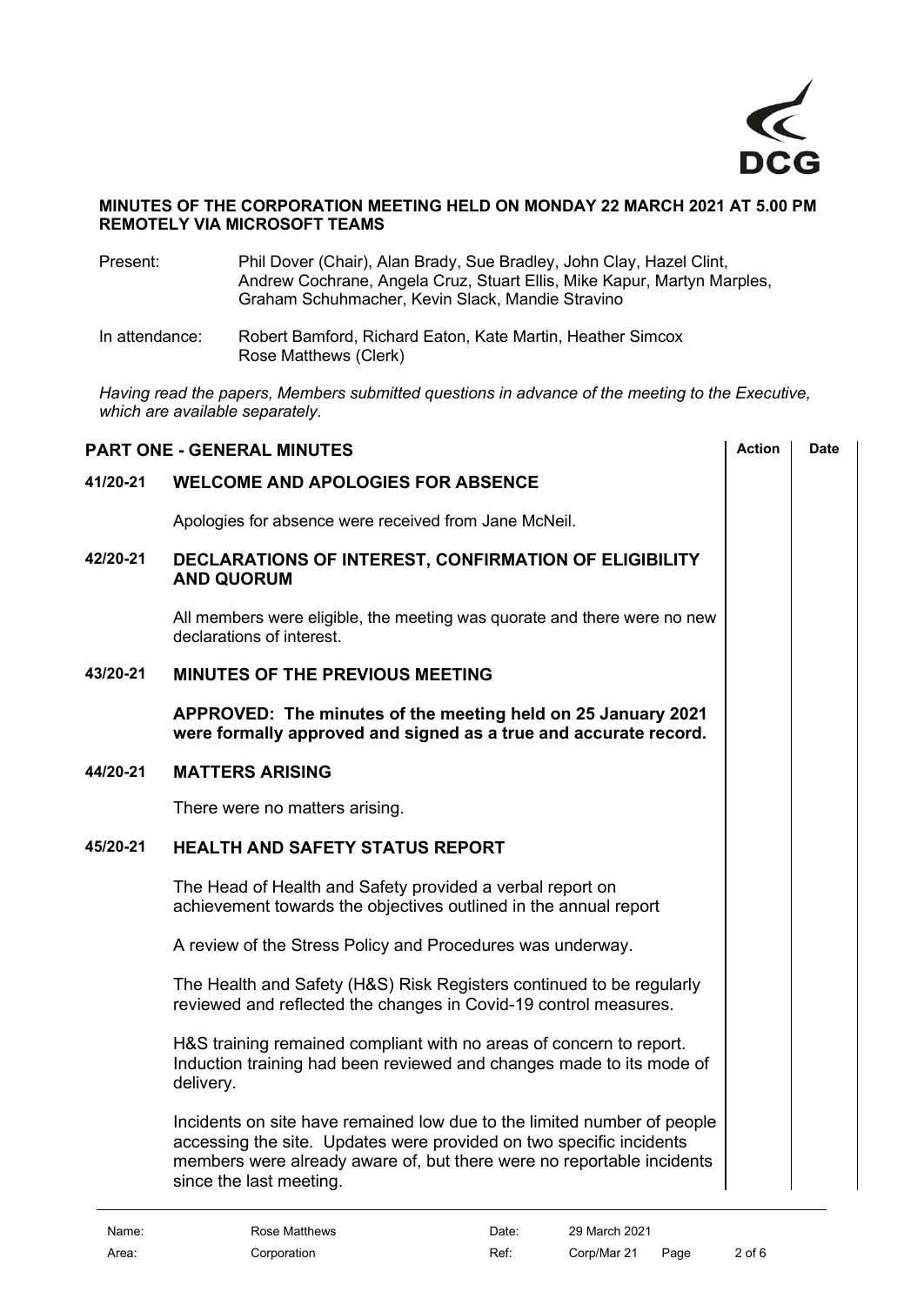A review of the H&S inspection schedule had taken place with the introduction of an area inspection checklist.

Over 4,000 lateral flow tests and home test kits had been issued to employees and students who were able to undertake two home test kits per week over a three week period. Members noted it had been challenging to introduce on such a vast scale and Head of Health and Safety acknowledged the support of the volunteers, and support and hard work of the Estates, Facilities Site Services and IT Teams.

Mike Kapur reflected on a discussion that had been raised at the Audit Committee in respect of formally testing unintended consequences through impact assessments before decisions are made.

Mike's comments were noted, but reference was made to the Decision Making Policy and it was explained impact assessments were undertaken as a matter of course, but perhaps needed to be more formalised.

Alan Brady, the Standards Committee Chair, questioned the attendance rate at the lateral flow testing. He noted at Standards Committee a 40- 50% rate had been mentioned. It was advised that 4,000 students attended over the three days, although this dropped down a little by day three.

<span id="page-2-0"></span>The Deputy Chief Executive explained that there had been later requests for home test kits and these had been provided.

#### **46/20-21 REPORT FROM THE STANDARDS COMMITTEE HELD ON 4 MARCH 2021**

The Committee Chair asked how the new routine was working now more students were back on site. The Deputy Chief Executive explained students were engaged and the focus was now on working towards the teacher assessed grades.

Questions were raised by the Committee Chair with regard to teacher assessed grades. The Deputy Chief Executive referred to the KPIs. Attendance prior to Christmas had been high, but had dropped. The team were disappointed and hoped to see an improvement with students' return to site. Some students and parents were questioning the value in light of teacher assessed grades and the College were trying to re-engage those students who may have turned off.

Governors referred to the Catch-up Fund' and asked who was providing the additional support. The Vice Principal explained new members of staff had been recruited provide English, maths and vocational support, alongside some digital support for those who aren't confident with accessing the online delivery/information.

The Chair of the Standards Committee presented the report from the meeting held on 4 March 2021, summarising committee business.

Progress reports had been provided by the Director of Apprenticeships and Employer Engagement and the Vice Principal – Curriculum.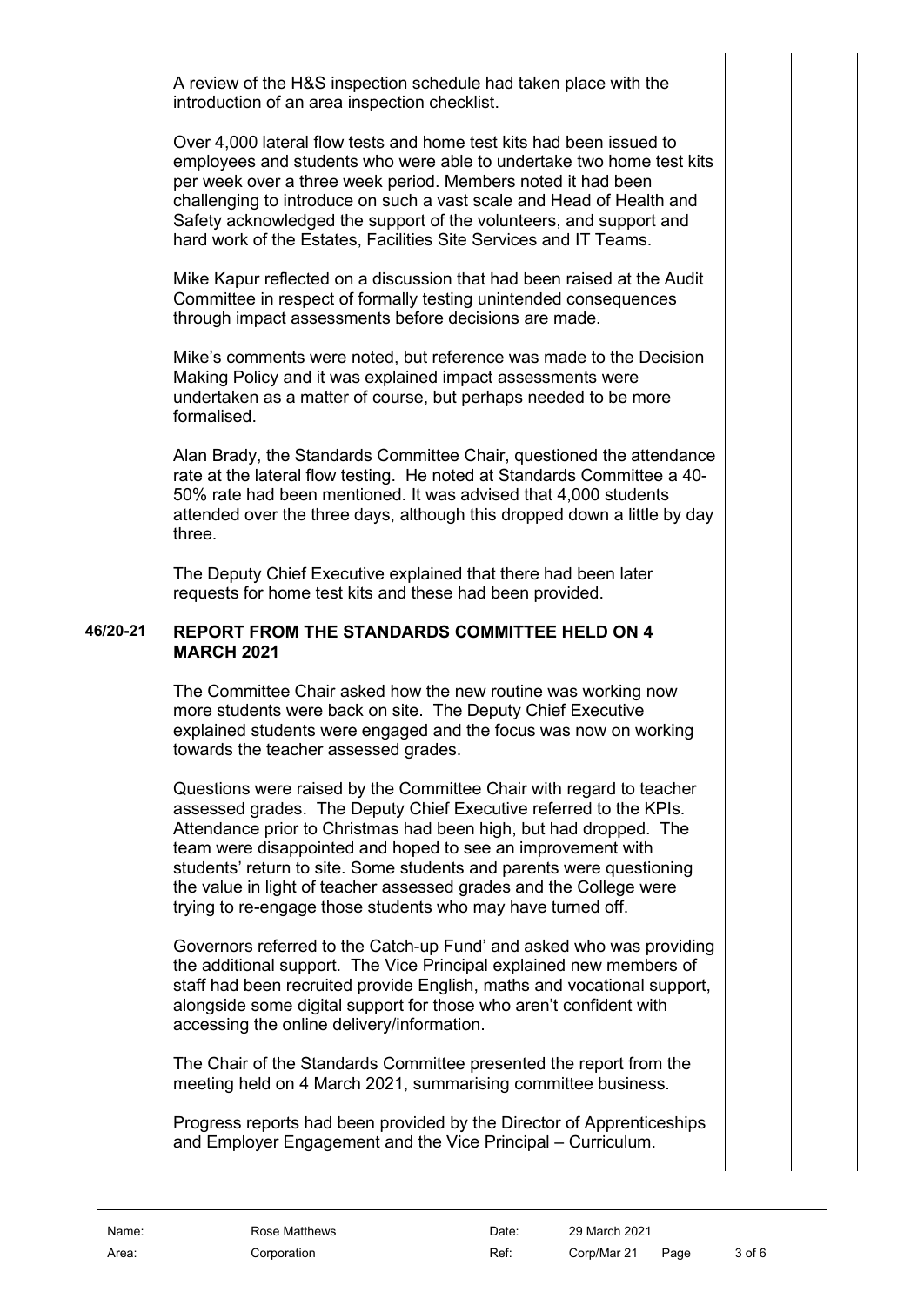The Committee had received an comprehensive presentation on the swift move to online learning at the beginning of the first lockdown and the concept of regular CPD.

The Business Planning timeline was shared, alongside an update on the JWC Local Board – which had provided valuable insight from a range of students.

The Students' Union had joined the meeting and provided an overview of the enrichment work which had happened during lockdown and the case study for the AoC of their exemplar best practice, which had been shared at the AoC Annual Conference.

A discussion had taken place on the summer assessments with further information to be shared at the next Standards Committee meeting. As information was received it was being shared with students and parents.

#### **46/20-21 REPORT FROM THE HIGHER EDUCATION ACADEMIC BOARD HELD ON 4 MARCH 2021**

<span id="page-3-0"></span>The Chair of the Higher Education Academic Board provided an overview of Committee activity following the meeting on 4 March 2021.

The Committee received a summary of the key strengths and areas for improvement in terms of the provision.

A performance report was shared at the meeting and it had been noted there was a decline on applications from the prior year, which was discussed. This could be due to the impact of Covid-19 affecting many employers that send students to the College.

However, an increasing number of students were applying for the College through UCAS. The College had also shared its approach to building internal progression from Level 3 to the HE offer.

Overall attendance was good at 94%.

The Access and Participation Plan was discussed, as was partnership performance and the KPIs were shared.

A letter from the Secretary of State for Education relating to Academic Freedom was presented, along with the College's response.

The CFO had provided a summary on the financial performance which, included an overview of the curriculum planning process for the next academic year - looking at staff utilisation and remission breakdown for HE provision.

The key risks were highlighted, with the new and emerging risks relating to Covid-19 and the number of OFS consultations. It was noted this is also presented at the Audit Committee.

Discussions also related to some of the key policy drivers, such as the OFS's response to the Auger Review, TEF, Quality Standard and Free Speech.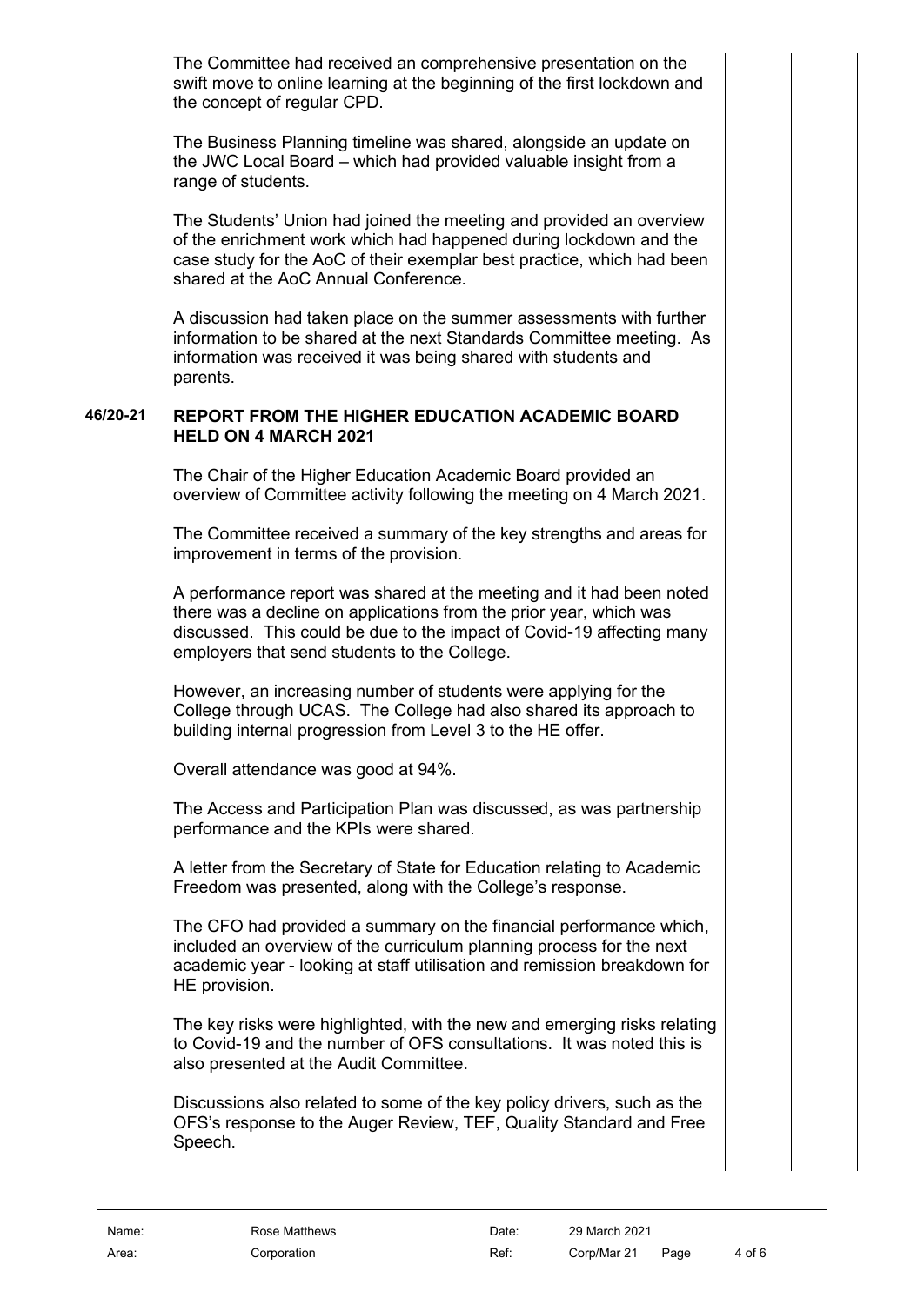The Committee were asked to approve a No Detriment Approach to awards by the Open University, which they approved.

### 47/20-21 **VERBAL REPORT FROM THE AUDIT COMMITTEE HELD ON 16 MARCH 2021**

<span id="page-4-0"></span>The Chair of the Audit Committee presented a verbal report on the key business discussed at the meeting held on 16 March 2021.

ICCA, the Internal Auditors had presented their reports. They provided an overall substantial assurance conclusion on the Strategy Business Planning Process, with no recommendations. They had commented it was the most sophisticated process they had seen.

The other report on Capital Strategy provided substantial assurance with one recommendation.

There had been little to report on External Audit, although a key change was that going concern would be looked at as part of the planning process rather than at the end of the Audit.

Discussions took place in the confidential session with regard to the External auditors contract extension and it was recommended to extend for a further year, at which point a tender exercise will need to take place.

### **APPROVED: The Corporation approved the extension of the External Auditors for a further year.**

Data Protection Report was shared under the confidential session and the Committee were pleased to note a number of measures were being introduced to minimise breaches. Committee members had been pleased to note there was a culture of open and honest reporting.

# 48/20-21 **STRATEGIC RISK REPORT**

<span id="page-4-1"></span>Members received the Strategic Risk Monitoring Report which provided an update on high level risks identified on the Risk Register and a summary of current litigation being taken against the Group. This had been reviewed in detail at the Audit Committee meeting, along with the Higher Education Risk Register,

The Corporation Chair highlighted discussions, following questions submitted in advance of the meeting by Stuart Ellis, with regard to mitigation of risks. This matter had been discussed in detail with the CEO, during an earlier meeting. The CEO reiterated the rationale for some of the risks remaining in the 'very high' category following mitigation; specifically, the ongoing risk relating to Covid-19 and the potential impact on students, staff and financial performance.

Stuart had also questioned if there was any other support the Board could offer the management team in terms of safeguarding support. It was noted that DCG was a large college with a cohort from diverse backgrounds with varying support needs, wider societal issues brought about by Covid-19 had impacted the support required. However, the Safeguarding Link Governor had oversight at both the regular Safeguarding meeting and monthly 1-1 meetings and the ongoing